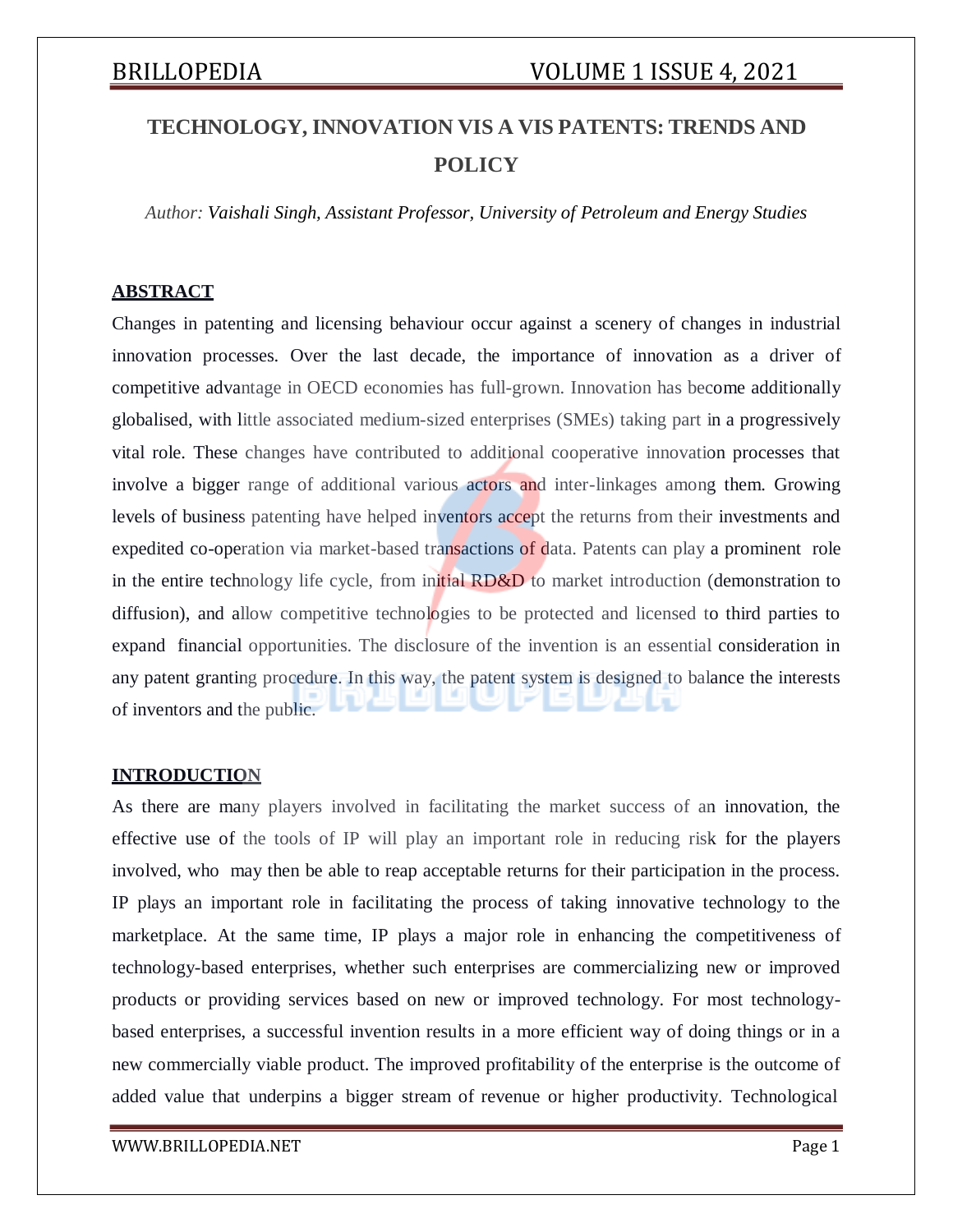innovation may be classified in several ways: product vs. process, radical (basic or fundamental) vs. incremental (improvement), and disruptive vs. sustaining (sequential and/or complementary). Other important types of (non-technological) innovations that do not result from scientific and/or technological R&D, but are often crucial for profitably marketing the products and services resulting from the investment made in R&D are marketing innovation, institutional innovation, and complementary innovation.

# **CHALLENGES**

- Innovation is central to business strategy. Firms in a wide range of industry sectors see innovation and R&D as means of improving their competitive advantage. Between 1990 and 2001 industry-financed R&D in the OECD region rose 51% in real terms from USD 244 billion to USD 368 billion, or from 1.31% to 1.48% of GDP. Much of this growth was driven by high-technology manufacturing and knowledge-intensive service sectors, in particular, ICT and pharmaceuticals – the same sectors that have seen the most rapid increases in patenting (Mairesse and Mohnen,  $2003$ )<sup>1</sup>.
- Globalisation of innovation processes. Foreign affiliates of international enterprises accounted for between V-day and Revolutionary Organization 17 November of total business producing R&D within theu. s., France and European nation in 1998, over halfhour within the UK, and sixty-fifth in eire and European country. These investments enlarged by over five hundredths within the OECD space between 1991 and 1998 as corporations set R&D nearer to foreign markets (to adapt the product to native needs) and, progressively, nearer to sources of scientific and technological excellence. The economic process of R&D contributes to international patenting.
- The expansion of ICT and the Internet has accelerated the availability of information on new technologies, making secrecy a less viable strategy. Such codified information can

[WWW.BRILLOPEDIA.NET](http://www.brillopedia.net/) Page 2

<sup>1</sup> TuomasTakalo, Markets for Technology: The Economics of Innovation and Corporate Strategy, by Arora, A., Fosfuri, A. and Gambardella, A. Cambridge and London: MIT Press, 2001.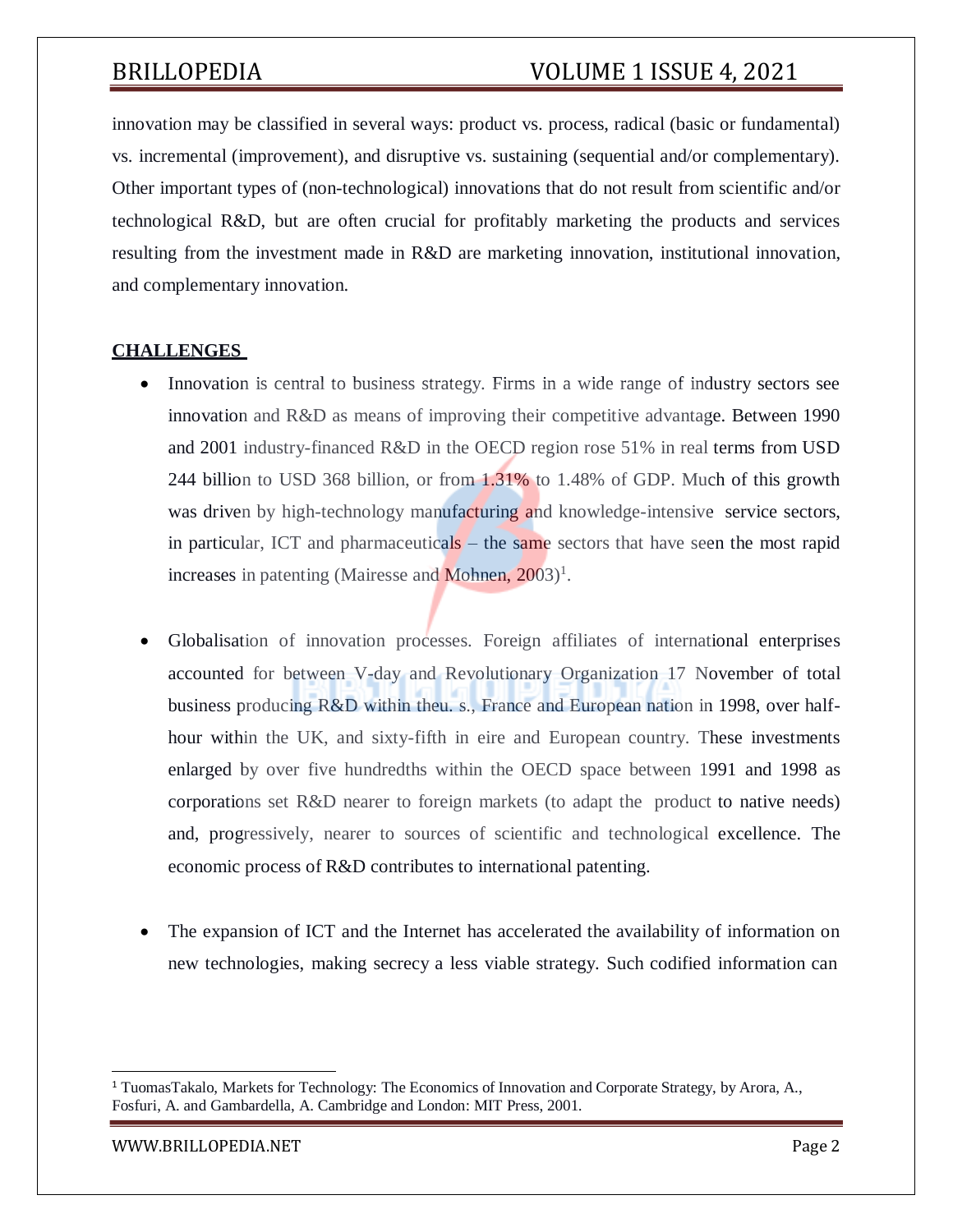be more easily accessed by competitors who can imitate in a shorter period, thus reducing the efficiency of market-based strategies of appropriation<sup>2</sup>.

- New technology-based corporations play a crucial role. within theu. s., R&D in SMEs grew at nearly double the speed of R&D in massive corporations throughout the Nineteen Nineties, with the little corporations increasing the foremost pace. This trend was supported partially by enhanced working capital. Patents are particularly vital to new technology-based companies as a result of such companies typically having few assets apart from their belongings and wish patent protection to draw in working capital. The power to license belongings additional allows their participation within the innovation networks of alternative companies.
- Greater collaboration. The growing technological complexity of merchandise and processes, enhanced technological opportunities created by recent scientific advances (e.g. life sciences, ICT, nanotechnology), fast technological modification, a lot of competition and better prices and risks of innovation square measure forcing corporations to figure in larger collaboration. corporations square measure focusing a bigger share of their R&D on activities that square measure connected to their specific competencies, and square measure getting complementary technologies from alternative corporations, universities and government labs. This trend has been expedited by the growth of ICT, which reduces communication prices. The result has been a fast rise in just about all types of collaboration, from sponsored and cooperative analysis to strategic alliances, mergers and acquisitions, and, notably, technology licensing. Collaboration has been expedited by the growth of markets for technology that give formal, market-based exchanges of data via patent licences. Licensing provides another channel by which proprietary technology is often disseminated and utilized – at a value negotiated by vendee and vendor. Within the OECD/BIAC survey, hr of responding corporations rumoured enhanced inward and outward licensing over the past decade, and four-hundred thru more enhanced crosslicensing. whereas sensible statistics on inter-firm licensing square measure are lacking,

<sup>&</sup>lt;sup>2</sup> James E. Bessen& Eric S. Maskin, Sequential Innovation, Patents, And Imitation, SSRN Electronic Journal (2000).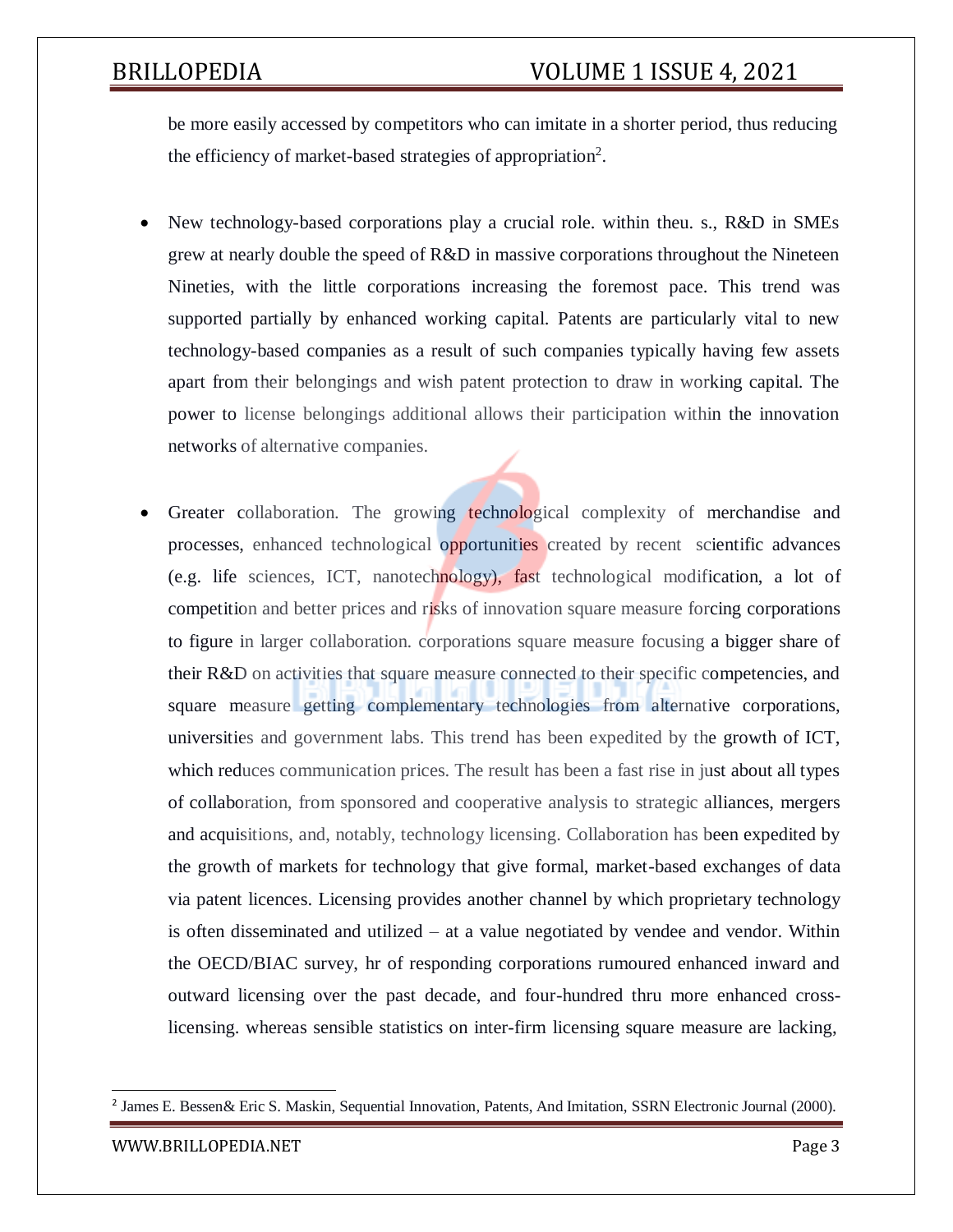estimates within theuscounsela rise in licensing revenues from USD ten billion in 1990 to quite USD one hundred billion in 2000.

- Technology markets affect economic performance and structure in many ways. They provide a means for the diffusion of patented technologies among a larger number of innovating organisations<sup>3</sup>. In addition, they allow firms to concentrate their R&D resources in areas in which they have relative strength and allow them to rely on others for complementary technologies, possibly improving the overall efficiency of industrial R&D and innovation.
- Technology markets can also provide a channel through which firms sell or license technologies they cannot use themselves, encouraging additional investments in innovation. A growing number of firms report significant revenues from outward licensing of technologies they have developed, but do not intend to commercialise. IBM alone has reported revenues of more than USD 1.5 billion in recent years from technology licences, mostly on a non-exclusive basis. <sup>4</sup>Markets for technology conjointly influence trade and market structures. Technology markets produce niches for brand spanking new varieties of companies, like intermediaries that broker matches between potential consumers and sellers of technology and R&D service companies. The quantity of such companies has adult in recent years, as has R&D performed by technical service companies.
- Technology markets also are necessary to supposed fabless semiconductor corporations that style chips and license them to alternative makers, and to tiny biotechnology corporations that determine drug targets that square measure then accredited to larger pharmaceutical corporations for clinical trials, producing and selling. These corporations lack the complementary assets, like selling and producing, that square measure necessary to with success alter their inventions. However, the total economic effects of markets for

<sup>&</sup>lt;sup>3</sup> Adam B Jaffe, The U.S. patent system in transition: policy innovation and the innovation process, 29 Research Policy 531-557 (2000).

<sup>4</sup> Competition and Regulation Issues in the Pharmaceutical Industry, 4 OECD Journal: Competition Law and Policy 102-222 (2002).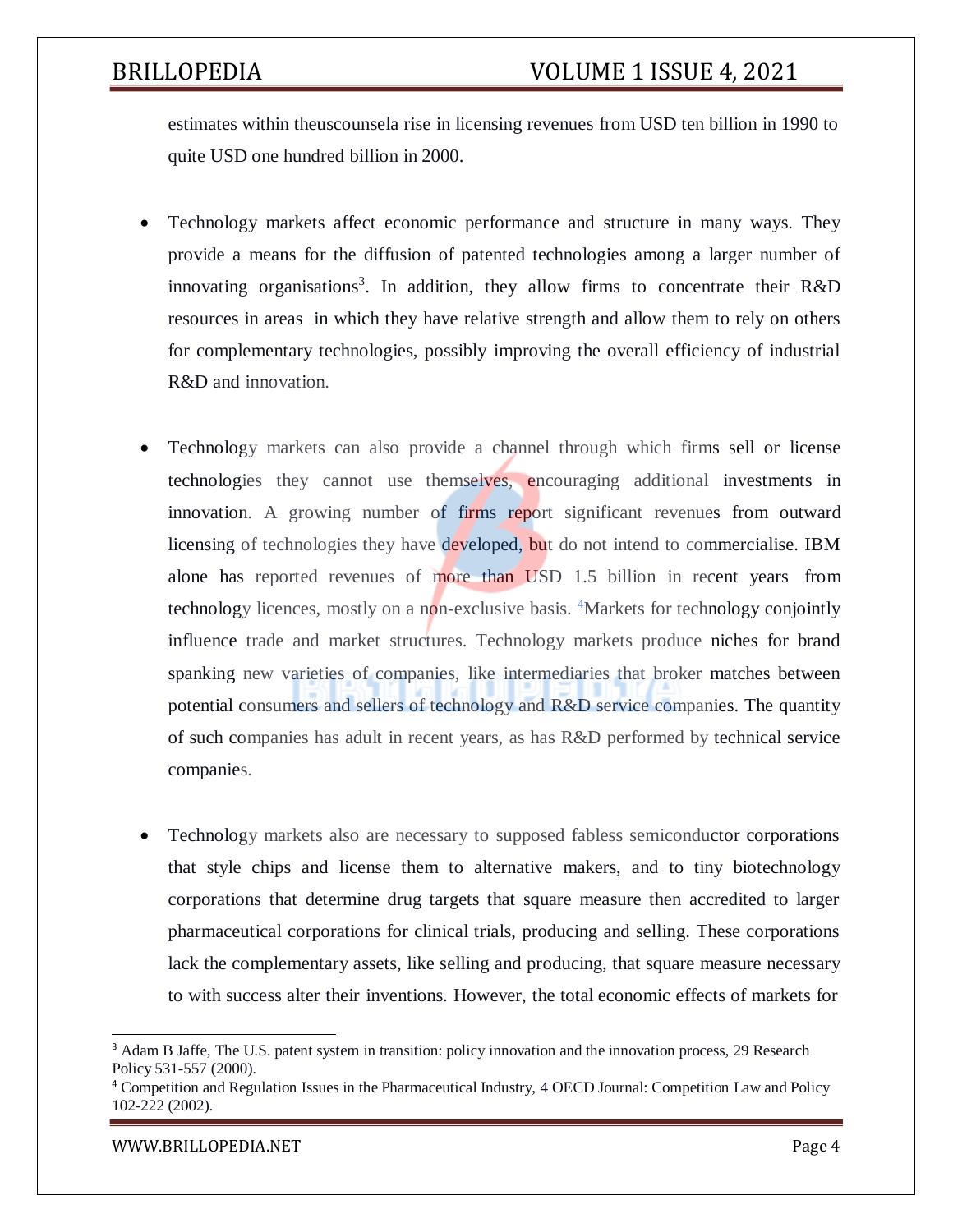technology don't seem to be well understood. It is not clear, for example, how such formalised, market-based transactions complement rather than a substitute for the more informal exchanges of technical knowledge that are recognised as drivers of innovation performance. Nor is it clear how markets for a technology compare with other formalised channels of technology transfer, such as strategic alliances, mergers and acquisitions and collaborative research, in transferring codified and tacit knowledge<sup>5</sup>

## **REVISITING THE WORKING OF PATENT SYSTEM**

An immediate issue is to assess how new areas of technology and knowledge are addressed by the patent system. Software, genetics, and business methods are the most recent and are soon to be followed by proteins and nanotechnology<sup>6</sup>. New areas are subject to controversy: should they be patent subject matter at all? How to ensure that patent protection in these areas is not mainly an instrument for rent-seeking and blocking access? How to equip patent offices with the ability to grant patents of sufficient quality in these new areas (e.g. relevant breadth, sufficient inventive step, etc.)?

As the patenting tradition evolves based on experience gained in established fields, accommodating new fields is not straightforward. Patent offices faced this problem previously when chemicals and pharmaceuticals became the patent subject matter. The issue is twofold: i) to analyze the economic impact of patent protection in these fields and compare it with alternatives, such as copyright or no specific legal protection at all; and ii) to have patent offices rapidly accumulate experience in new fields to avoid early-stage mistakes. Databases of prior art should be set up rapidly<sup>7</sup>.

In addition, criteria for granting or rejecting applications and for giving patents an appropriate breadth should be clarified as rapidly as possible after the patentability of the subject matter has been decided (more rapidly than was the case for biotechnology and software).

A second issue is the quality of patents. Low-quality patents are people who defend inventions of restricted novelty or that offer to a fault broad protection. Quality patents may be expensive to

[WWW.BRILLOPEDIA.NET](http://www.brillopedia.net/)

<sup>5</sup> OECD (2003), Turning Science into Business: Patenting and Licensing at Public Research Organisations, OECD, Paris.

<sup>6</sup> OECD (2003, Genetic Inventions, IPRs and Licensing Practices: Evidence and Policies, OECD, Paris.

 $7$  Samuel Kortum & Josh Lerner, Stronger protection or technological revolution: what is behind the recent surge in patenting?, 48 Carnegie-Rochester Conference Series on Public Policy 247-304 (1998).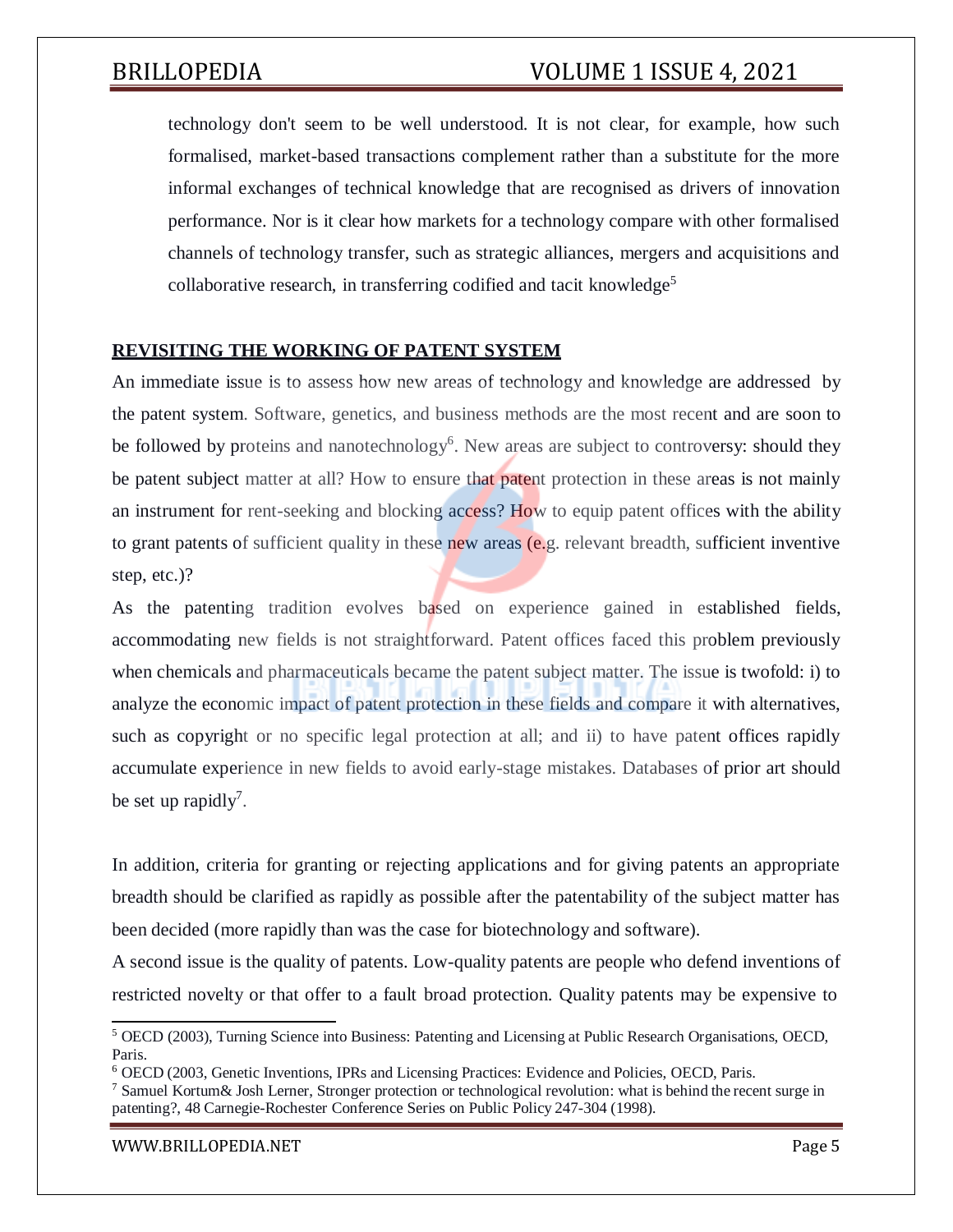# BRILLOPEDIA VOLUME 1 ISSUE 4, 2021

society. Their proliferation not solely swells the number of patents and patent applications that has to be reviewed by potential innovators and patent offices, however additionally creates uncertainty concerning the validity and social control of patents. The social edges of such patents square measure probably to below, they will, however, be leveraged by their holders for rentseeking purposes: they will be used as a threat against alternative firms, particularly little ones, or as a part of patent thickets for closing market access to potential competitors.

The more important patents become to innovation and economic performance, the more necessary it is to improve the quality of granted patents and to do so at a reasonable cost. Various means have been already set in place in different jurisdictions and could be considered by others:

- An opposition system looksAssociate in Nursing Economical Manner of guaranteeing the standard of patents: once a granted patent is revealed, third parties will oppose the choice at the agency, wherever an indoor court examines the case as well as any new proof provided within the opposition method. The positive European expertise supports this approach, which ought to be rigorously examined by alternative offices.
- A centralised court system is necessary for ensuring higher legal certainty of enforcement and the validity of rights. The United States pioneered this with the creation of the CAFC in 1982, Japan is following step now with an IP high court, and it is key to the success of the future Community patent that Europe does the same<sup>8</sup>.
- International co-operation for promoting quality at the lowest cost. Current negotiations at WIPO (Substantive Patent Law Treaty, SPLT) and formal cooperation among the trilateral offices go in this direction<sup>9</sup>.

[WWW.BRILLOPEDIA.NET](http://www.brillopedia.net/)

<sup>8</sup> Walsh, J.P., A. Arora and W.M. Cohen (2003), Effects of Research Tool Patents and Licensing on Biomedical Innovation in Patents in the Knowledge-based Economy, the National Academies Press, Washington, DC <sup>9</sup> Levin, R.C., A.K. Klevorick, R.R. Nelson and S.G. Winter), Appropriating the Returns from Industrial R&D, Brookings Papers on Economic Activity783-820(1987)